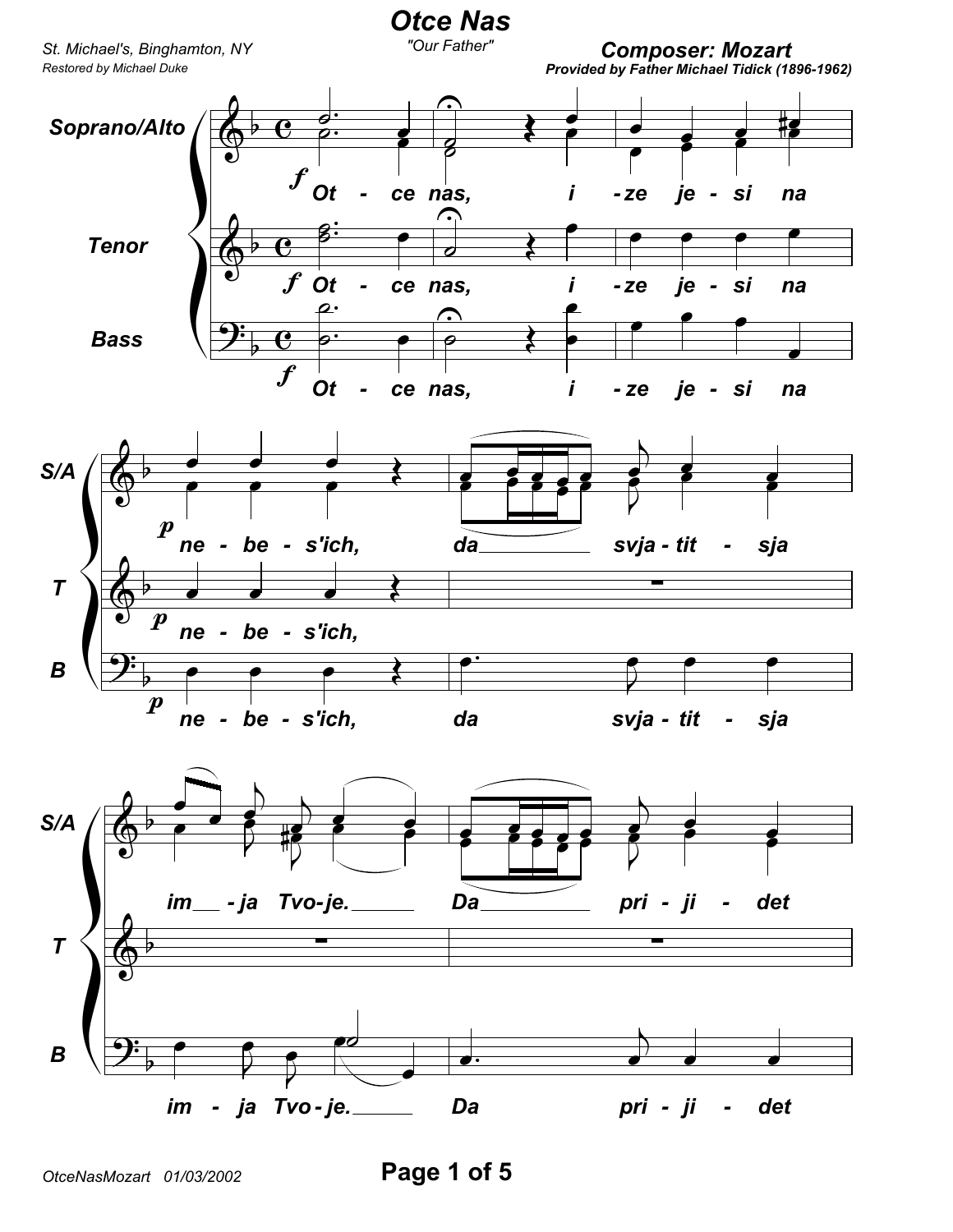St. Michael's, Binghamton, NY



Page 2 of 5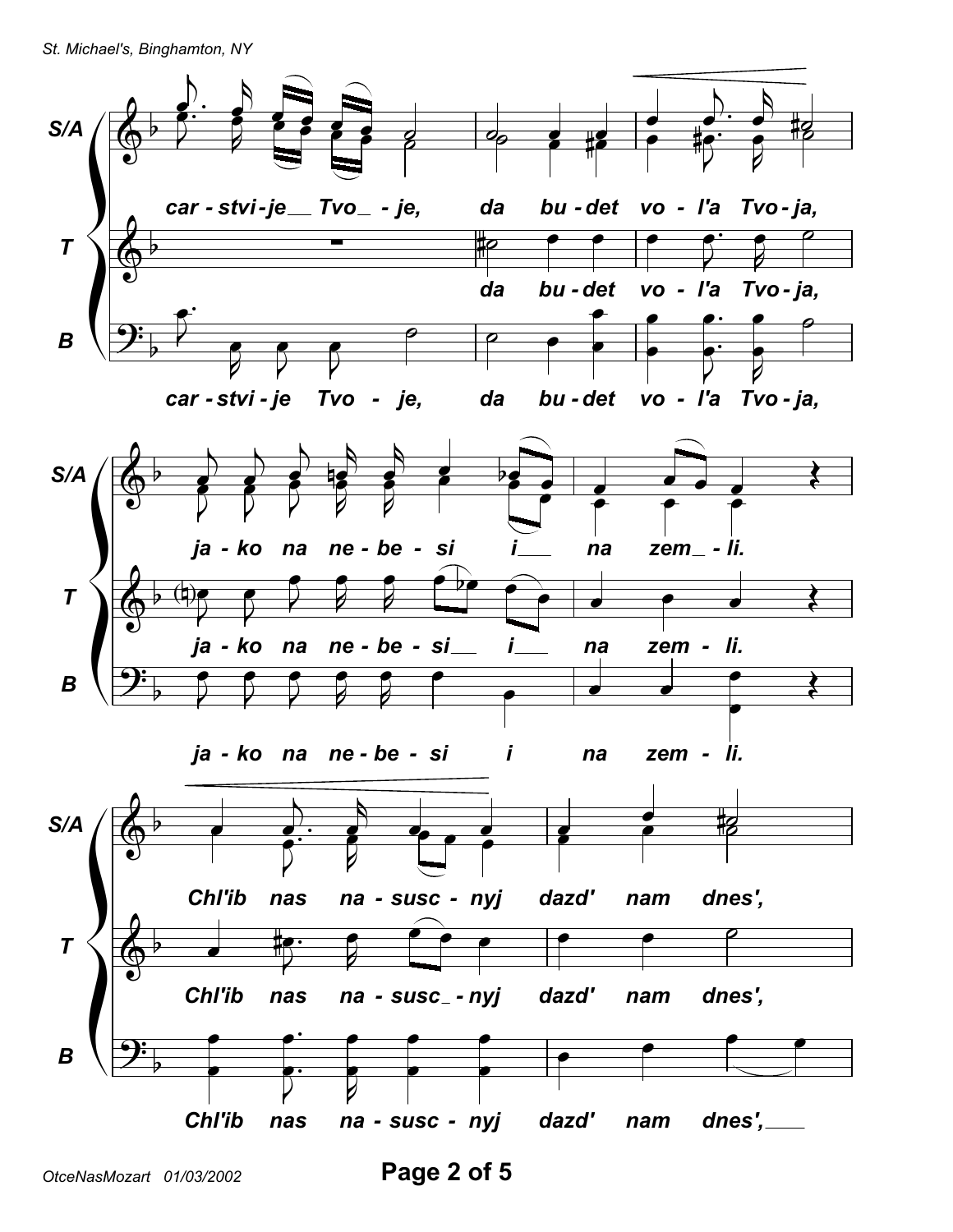St. Michael's, Binghamton, NY

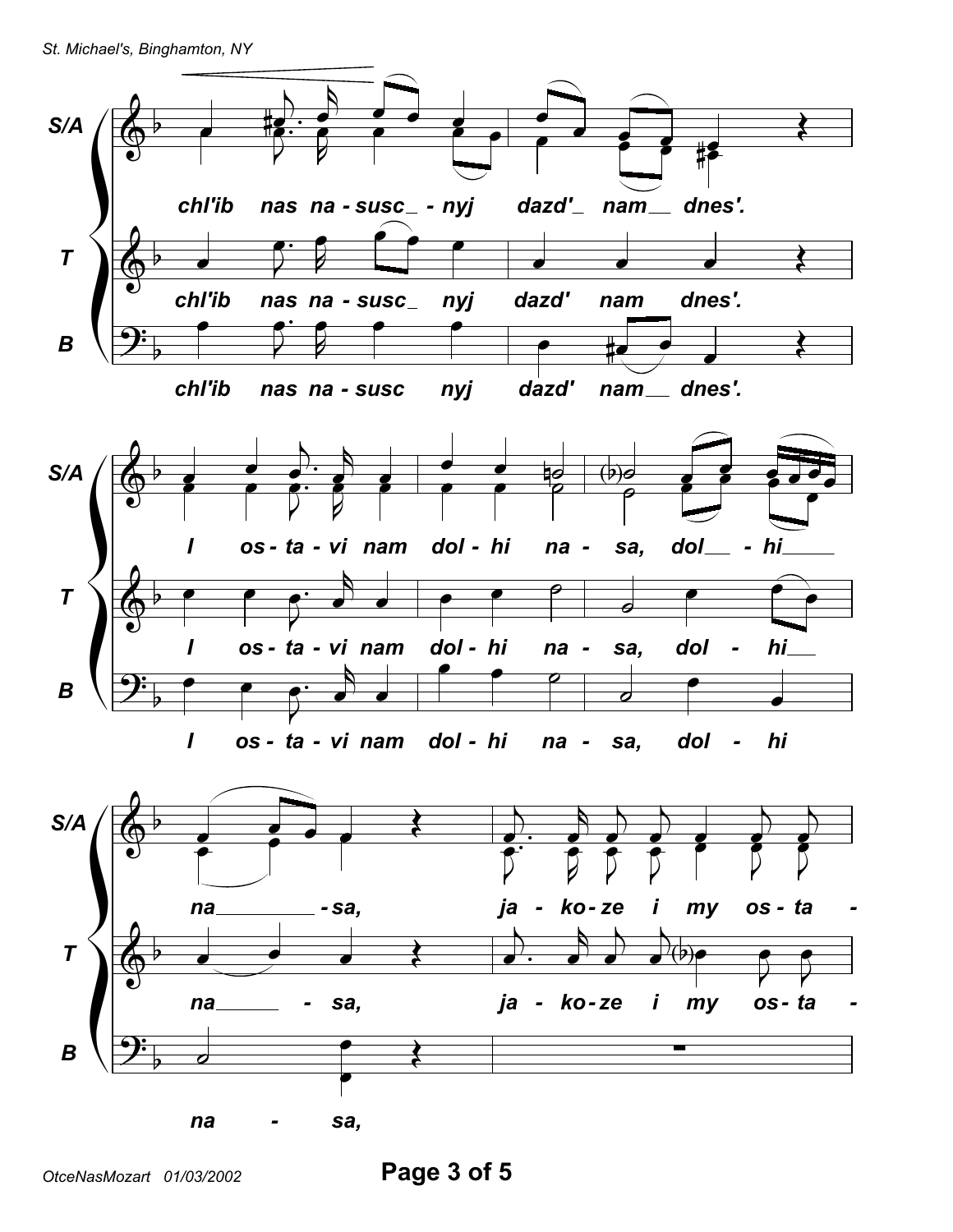